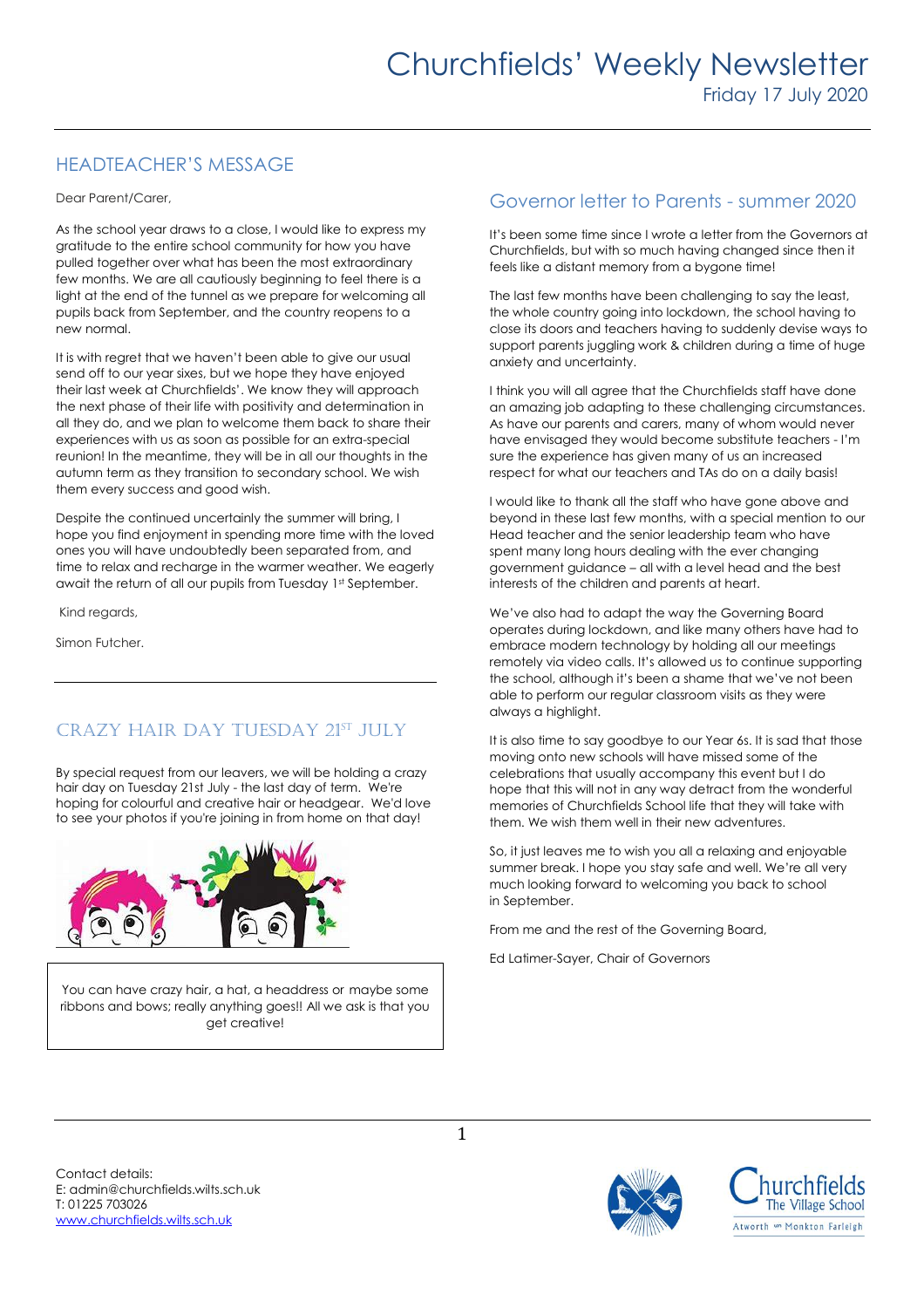# Churchfields' Weekly Newsletter Friday 17 July 2020

## News Roundup

## **Nightingales**

What a pleasure it's been to spend two mornings with the Year 3s and 4s this week. Our sea serpents had dried which meant we could paint them in any way we chose, and they looked brilliant! Our giant squids are complete with googly eyes and have made their way home too. We spent a lot of time laughing this week and talking about our upcoming summer holidays, and what exciting plans you all have. What a lovely way to end this strange term!

Miss Connelly

### Robins

Well, what a blast we've had this week learning about the seaside. We have been really busy making some fantastic ice cream art, creating the most delicious combinations you could ever find in the ice cream parlour. We've also been tackling an open ended maths investigation about the different combinations we could make with a certain number of scoops! We enjoyed the sunshine on Thursday afternoon making stained-glass window art with a beach theme as well, and on top of that, learnt all about seaside safety and the role of the RNLI. It's been a wonderful final whole week at school!

Miss Connelly

### Kingfisher Class





Well, what can I say? It's been yet another fabulous week with the amazing Kingfishers! We have been awesome learners using our resilience and resourcefulness to create some amazing learning. I just loved the rock pools the children made and the way in which the children made links between the arts and science to do so. I cannot believe it is our last week together and that the year is almost over. Kingfishers, you have been a fabulous group to teach and get to know. We shall miss you over the summer. Love Mrs G & Mrs B X X X



### Woodpeckers!



Well what a busy, final, full week! Well done all of you at home and school - we are nearly there! This week we have enjoyed creating our own model rock-pools - water included! We have thought about our ideal holiday destinations and learnt about how to stay safe at the seaside. We have seen how brave our lifeguards and lifeboat people are and listed all the qualities you would need to undertake this role. We also could not have finished the term without a lot of bubble fun too!

We have to say a big thank you to Mr Keily who has been in each week to lead us in an outdoor PE session and for last week's SD (Socially Distanced, Super Duper) sports morning with Kingfisher Class.

We do hope you all have a well-deserved break. Stay safe over the summer all of you, have fun and don't forget to READ! READ! READ!

Lots of love Mrs Liddiard, Mrs Pugh and Mrs Artus x x x

## Falcon Class

For the last two Wednesday's we have used the topic grid to inspire our River work. We created our own rivers and their features using boxes and junk modelling.

We have also covered the water cycle and why the source of the river is so important.



Aren't they impressive!



Contact details: E: admin@churchfields.wilts.sch.uk T: 01225 703026 [www.churchfields.wilts.sch.uk](http://www.churchfields.wilts.sch.uk/)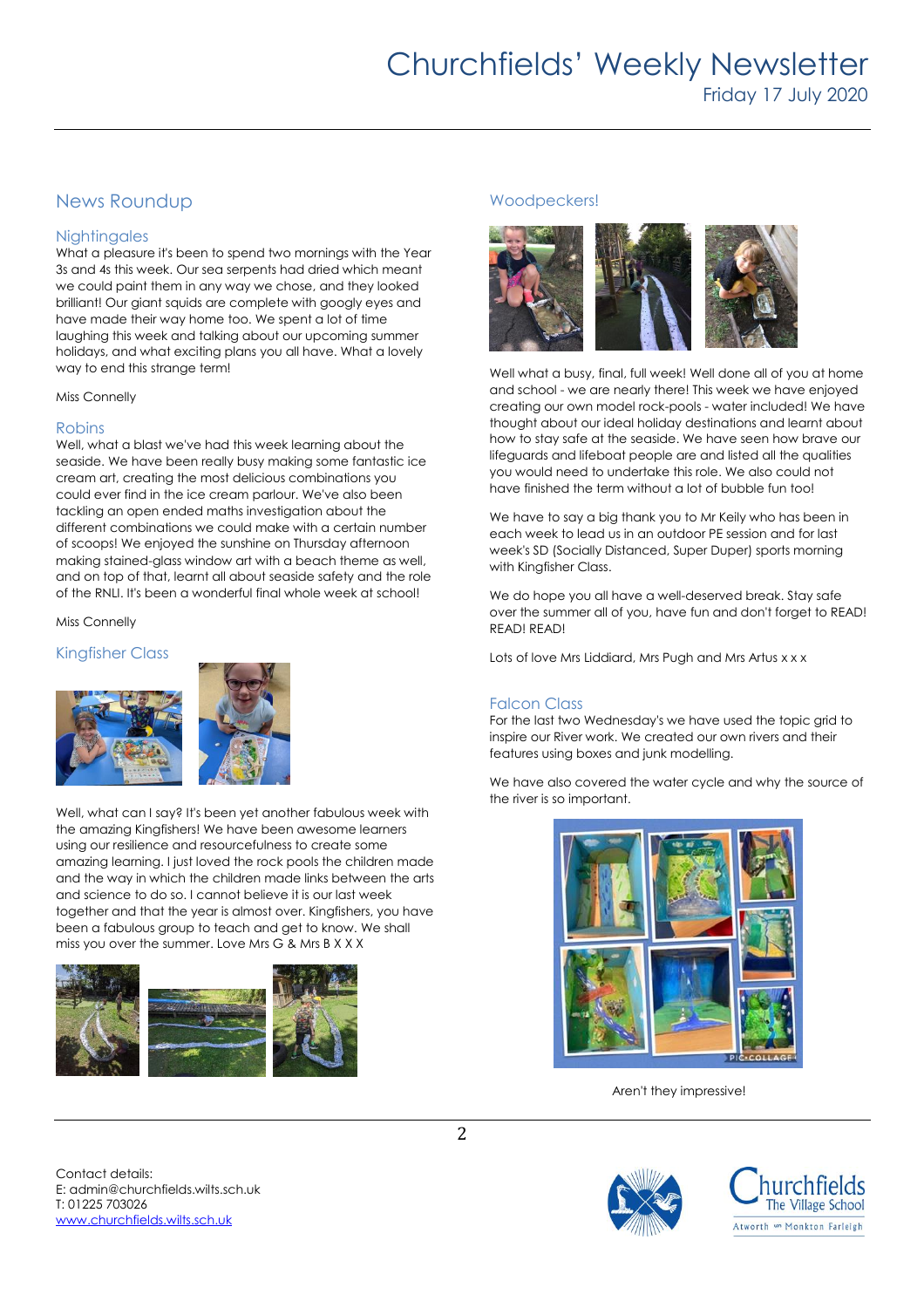# Churchfields' Weekly Newsletter Friday 17 July 2020

## Starling Class

The last couple of weeks the children have amazed me with



their creative writing and art skills. This week they have been

enjoying the taste of science!

This morning we're having our bubble sports day and this afternoon our bubble trip to the seaside!





We're also saying goodbye to the chickens as they leave for their next family home.

### Kestrel Class

The Y6s have been making the most of their final week at school with lots of different projects including making a memory book and these lovely snorkelers. We are looking forward to seeing the Y5s today for their final briefing session before they become the Y6s and the oldest children in the school!